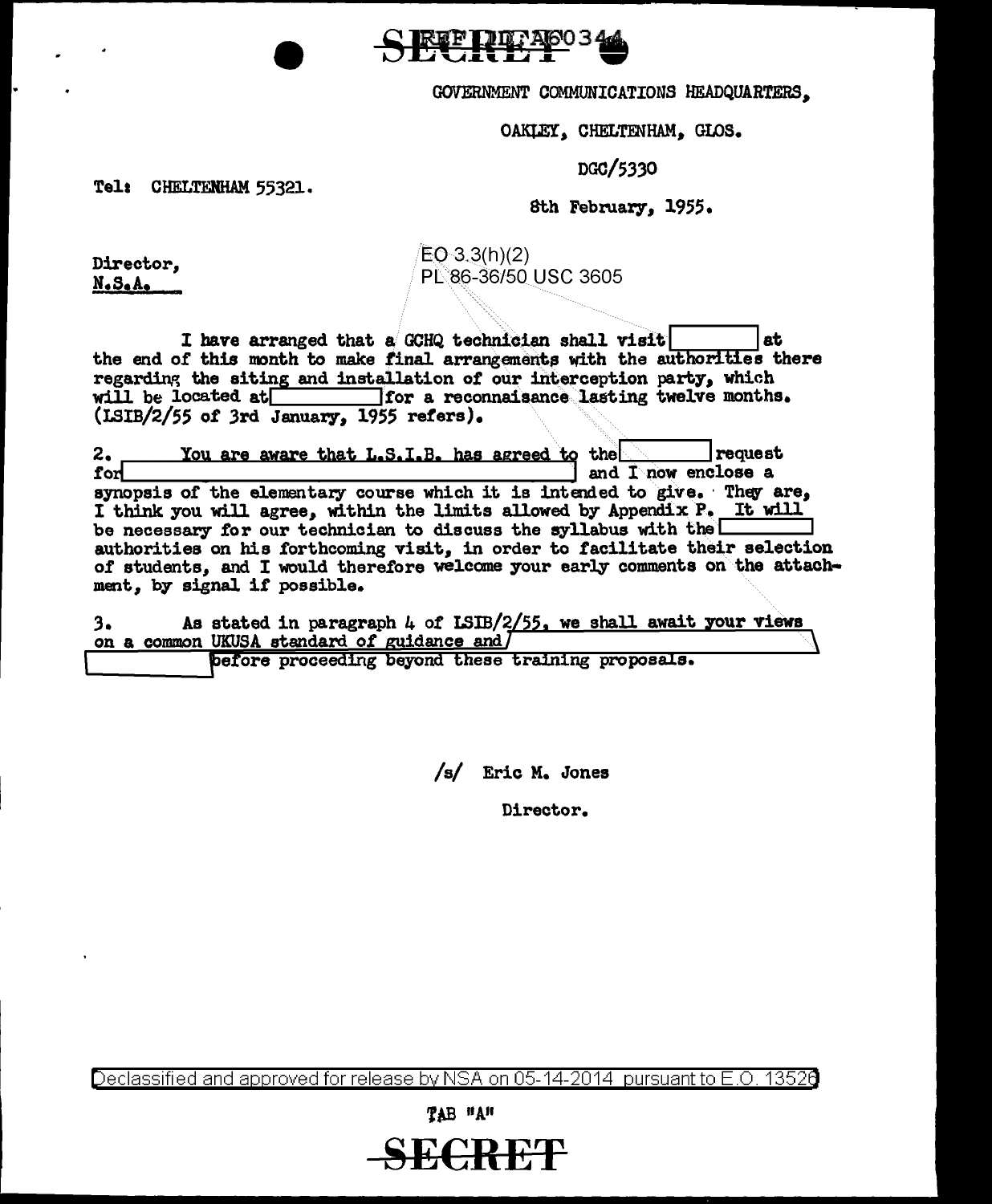**SEGRET** 

#### Introduction.

1. The programme of training falls into two parts.. Firstly, a syllabus of intercept operator training has been designed to cover a course lasting ten weeks, and secondly, a shorter course of approximately three to four weeks, has been drawn up to include instruction and practice in the basic principles or traffic analysis.

 $S$ FE FORT 034

2. Both courses of instruction have been prepared on the assumption that trainees will have a good standard of education, and will already have achieved a morse reading speed or 20 to 25 words per minute. It is possible that students on the traffic analysis course will have previously graduated from the operators course, and the syllabus has allowed for this.

## Intercept Operator Course.

*3.* The projected time-table for this course covers a period or ten weeks as follows :-

|                 | lst week | в.                   | Morse                                                       |
|-----------------|----------|----------------------|-------------------------------------------------------------|
| 2nd             | n        |                      | : Morse, Procedure.                                         |
| 3rd             | n        |                      | Morse, Receiver handling; logging; double position working. |
| 4th             | n        | $\bullet$            | Receiver handling; logging; double position working.        |
| 5th             | n        |                      | : Practical interception; double position working.          |
| 6th             | n        | $\ddot{\bm{x}}$      | Practical interception; task cover.                         |
| 7 <sub>th</sub> | n        | $\ddot{\phantom{a}}$ | Practical interception; task cover; 1TPD slip reading.      |
| 8th             | Ħ        | $\mathbf{r}$         | Task cover; I.C.R.; 1TPD slip reading.                      |
| 9th             | Ħ        | 名:                   | I.C.R.; 1TPD slip reading.                                  |
| <b>10th</b>     | Ħ        | ž.                   | Single channel T/P.                                         |

4. It will be noted that the greater part *ot* the course is concerned with manipulative skill, and basic operating procedure; to begin with, morse instruction will deal with improving copy and knowledge of buried letters, at gradually increasing speeds, together with practice on some typical styles of hand keying e.g. bug keying. Trainees will be required to know the essentials of international Q and Z procedure codes with other common signals. At this point some preliminary lectures will be given on methods of working  $e_{\alpha}g_{\alpha}$ . simplex, complex.

*s.* The next phase will include general subjects conceming initial receiver handling, method or logging, trattic copy and practice reception *ot*  locally generated signals. This will lead to double position working.

6. At the end or the fourth week, progress should be sufficient for a start to be made on the logging of live signals on a general search basis, leading to the interception or suitable groups to afford instruction in the principles or task cover.

B<del>ë€R</del>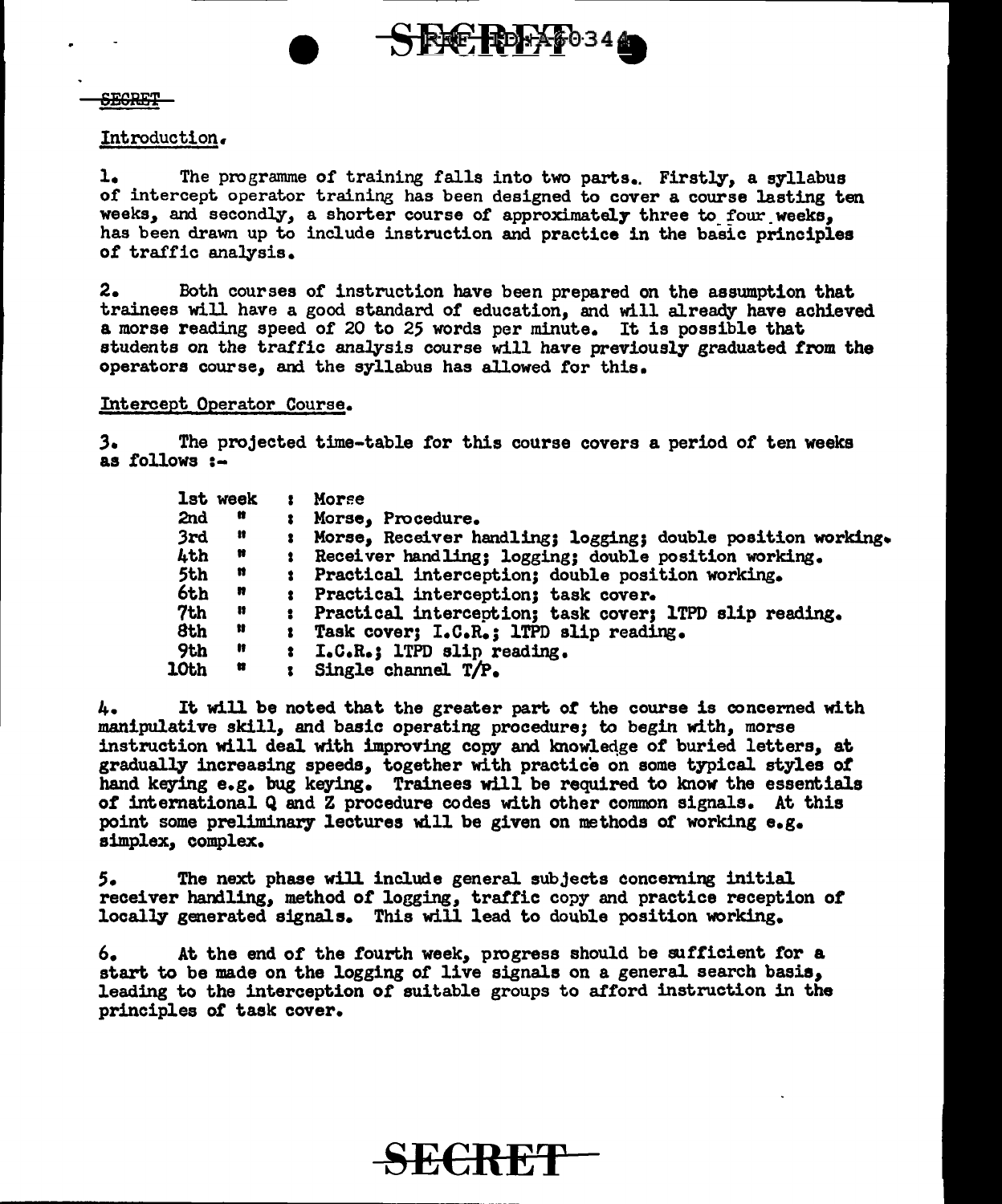

EO 3.3(h)(2) PL. 86-36/50 USC 3605

## -<del>SECRE</del>T

 $7.$  Cover of  $\left| \begin{array}{ccc} 1 & 1 \\ 1 & 1 \end{array} \right|$  is practised in the ninth week, preceded b, some morse slip reading. This will be interspersed with lectures on equipment., (e.g. undulators, various types of bridges). The final week will be devoted to

## Traffic Analysis Course.

8. This course, as previously stated, has been prepared on the assumption that the students will be radio operators. and will have as its aim the imparting of the basic principles of

It will take the following form :-

## First Week.

- 1. Methods of working, Net terminology.
- 2. Exercise in Diagrams and Net terminology.
- *3.* Factors of Recognition; schedules; frequencies; callsigns; procedure; message headings; extenial features of traffic.
- 4. Practical logreading; continuities; stages in the approach required to produce network reconstruction; records of results.

## Second Week.

- 5. Logreading exercise No. 1.
- 6. Callsign recovery exercise (rota system).
- 7. Codes and Ciphers; terminology.
- S. Technical Aids to T/A; D/F, RFP, MOA.

## Third Week.

- 9. Logreading exercise No. 2.
- 10. Callsign recovery exercise (formula system).
- ll. Introduction to Elint.
- 12. Review of Aims of T/A: (a) Reconstruction or Networks.

(b) Production or Intelligence.

9. The initial subjects dealing with methods or working, and the recofding *ot* results, take the trainees a stage further than that given in operator training, and ensure a knowlege of terminology.

# **BERRET**